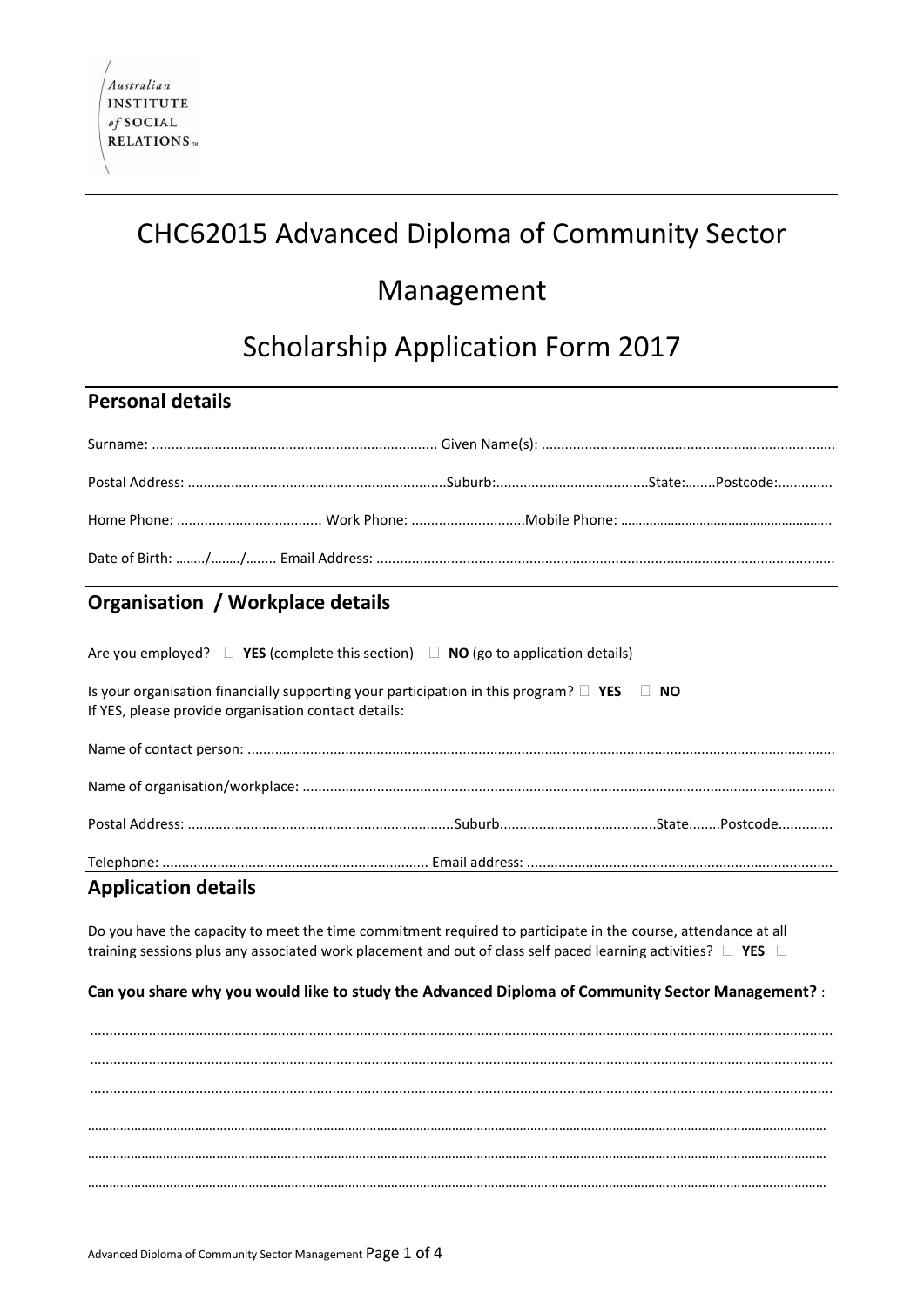| <b>INSTITUTE</b> |  |
|------------------|--|
| of SOCIAL        |  |
| <b>RELATIONS</b> |  |

How can this qualification enhance your contribution towards the culturally and linguistically diverse communities?

Relevant experience in community sector, paid or unpaid; please indicate when and over what timeframe:

#### **Qualifications:**

#### **Current activities and/or involvement:**

Do you have any specific needs that require additional support by the Course Facilitator? If so, please detail:

#### Current Referees (please include names, position titles, address and phone numbers for all referees):

| <u>.</u> |  |
|----------|--|
|          |  |
|          |  |

Have you read and understood the Australian Institute of Social Relations Student Handbook? □ YES  $\Box$  NO Access student hand book HERE or go to www.socialrelations.edu.au/studenthandbook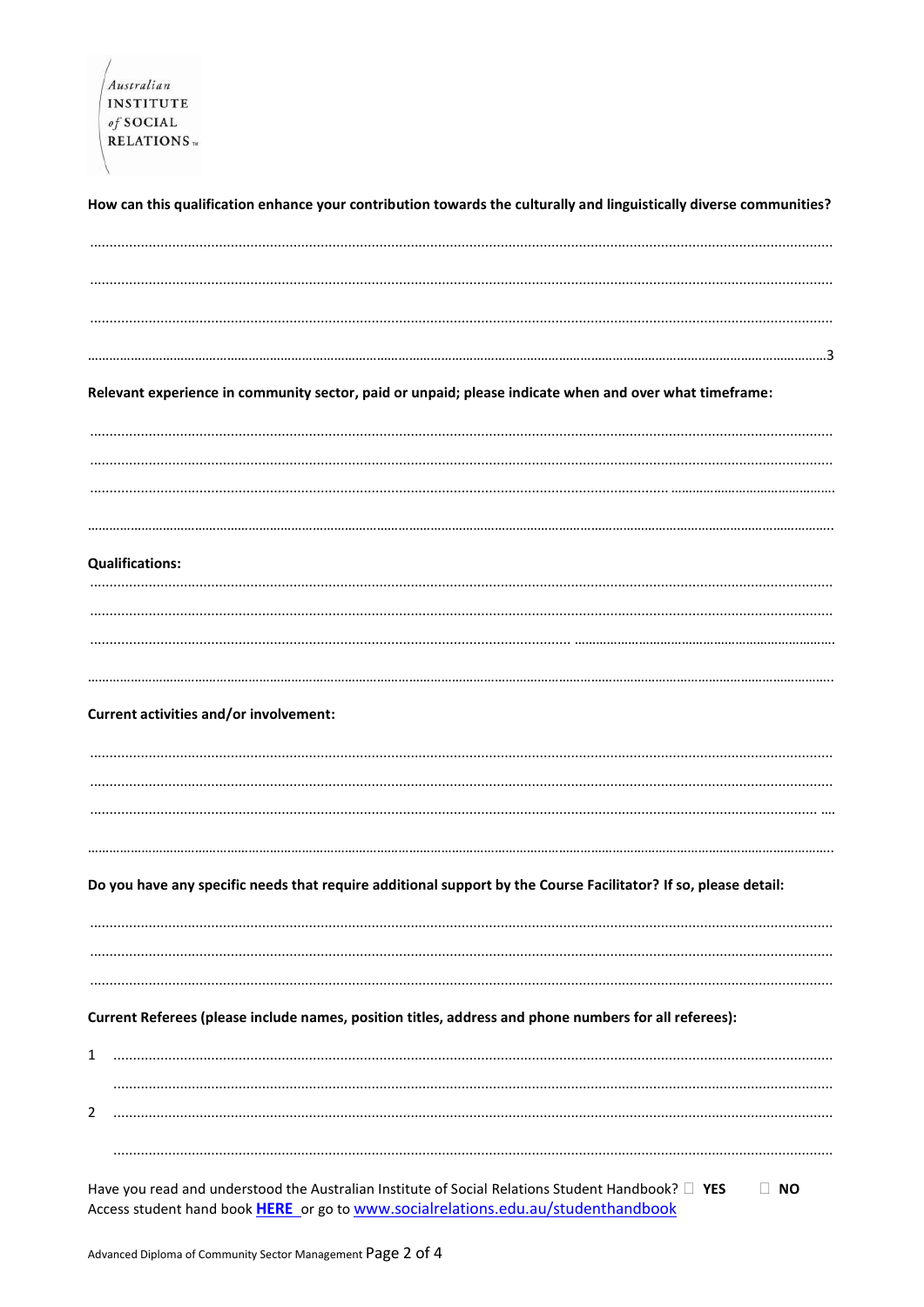## Evidence of personal and professional qualities

Please provide evidence or examples of the following attributes and qualities in your life/work.

| Self awareness:                                                                           |  |
|-------------------------------------------------------------------------------------------|--|
|                                                                                           |  |
|                                                                                           |  |
|                                                                                           |  |
|                                                                                           |  |
| Flexibility and sensitivity:                                                              |  |
|                                                                                           |  |
|                                                                                           |  |
|                                                                                           |  |
|                                                                                           |  |
|                                                                                           |  |
| A respectful approach to others:                                                          |  |
|                                                                                           |  |
|                                                                                           |  |
|                                                                                           |  |
|                                                                                           |  |
|                                                                                           |  |
| Capacity to work with a broad range of people from all sorts of backgrounds and cultures: |  |
|                                                                                           |  |
|                                                                                           |  |
|                                                                                           |  |
|                                                                                           |  |
|                                                                                           |  |
|                                                                                           |  |
| A collaborative and cooperative approach:                                                 |  |
|                                                                                           |  |
|                                                                                           |  |
|                                                                                           |  |
|                                                                                           |  |
| Openness to learning:                                                                     |  |
|                                                                                           |  |
|                                                                                           |  |
|                                                                                           |  |